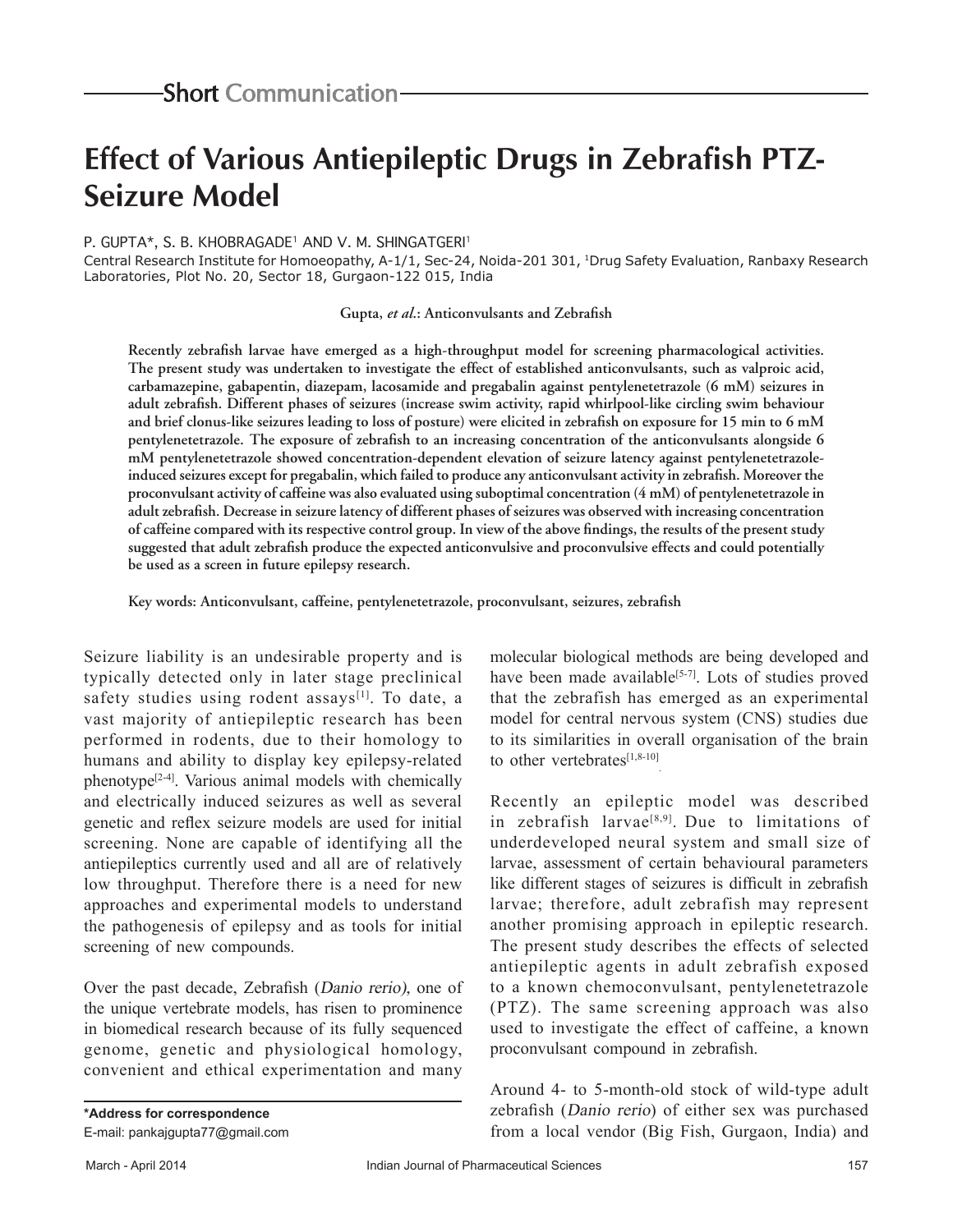acclimatised for at least one month before starting the study. For all experiments zebrafish were housed in a 40 l tank, filled with deionised water maintained at 28-30° and a pH between 7.0 and 8.0 with constant filtration and aeration. Water conditioning and environmental quality was maintained according to the aquarium system use and care manual and the zebrafish book $[11]$ . A dark-light cycle of 12 h light and 12 h dark (on: 8:00 am; off: 20:00 pm) was maintained. Utmost care was taken to ensure that all the animals were treated humanely. Zebrafish were fed twice daily with tetrabits adult zebrafish diet (Spectrum Brands Company, Germany), supplemented with live artemia. Behavioural testing of drug effects took place during the light phase between 10:00 am and 5:00 pm.

Caffeine, valproic acid, carbamazepine and PTZ were purchased from Sigma-Aldrich (Bangalore, India), diazepam injection (Calmpose) manufactured by Ranbaxy Laboratories Limited (Mumbai, India), gabapentin, lacosamide and pregabalin were procured from Ranbaxy Research Laboratories (Gurgaon, India). All drug solutions and PTZ solution were prepared daily. PTZ was dissolved in deionised water (1 l). Caffeine, valproic acid, gabapentin, pregabalin, diazepam and lacosamide dissolved in 6 mM PTZ solution and carbamazepine was dissolved in polyethylene glycol (PEG) 200+6 mM PTZ (10:990) solution. Table 1 shows the doses of different drugs used in this study. Selection of concentrations were based on the literature report<sup>[9]</sup> and the preliminary experiments conducted in our laboratory, such that the selected concentration of a drug would cause suppression of PTZ-induced seizures in a concentration-dependent manner.

The test was conducted in zebrafish placed individually in black boxes, which contained different concentrations (2, 4, 6 and 8 mM) of PTZ solution (1 l). Another set of black boxes contained the mixture of solution of PTZ 6 mM and the different concentrations of antiepileptic drugs (AEDs). Tests were conducted separately for each AED and PTZ combination in a different set of black boxes. During the test, fish were observed for the onset of different types of seizures by a trained blind observer. The time latencies from start of fish exploration in the bath medium to the appearance of stage I (characterised by increase swim activity), stage II (characterised by the rapid whirlpool-like circling swim behaviour) and stage III (characterised by a series of brief clonus-like seizures leading to loss of posture, for example fish falls on one side and remains immobile for 1-3 s) was recorded manually using stopwatch (Cole Parmer, US). Latency at different stages (stage I, II and III) of seizures of AEDs treatment group was compared with the latency of corresponding 6 mM PTZ group.

Proconvulsant activity was determined by keeping the zebrafish in a black box containing suboptimal concentration (4 mM) of PTZ or combination of PTZ (4 mM) with proconvulsive agent caffeine at 1 or 10 or 30  $\mu$ M. The time latencies from start of fish exploration in the bath medium to the appearance of stage I, stage II and stage III was recorded manually using a stopwatch (Cole Parmer, USA). Latency at different stages of seizures induced by caffeine was compared with the latency of a corresponding PTZ 4 mM concentration group.

The mean time latency in seconds (Mean±SEM) to seizure response of AEDs and caffeine for all the three stages were calculated from the individual values of each fish and compared with the vehicle control group (6 mM PTZ for anticonvulsant activity, PEG 200+6 mM PTZ for carbamazepine and 4 mM PTZ for proconvulsant activity) by one-way analysis of variance (ANOVA) followed by Dunnett's post hoc test. PTZ (2, 4, 6 and 8 mM) and PEG 200+6 mM PTZ (vehicle for carbamazepine) groups were compared with control group (deionised water) by one-way ANOVA followed by Dunnett's post hoc test.  $EC_{50}$  value of each drug was calculated using log probit analysis<sup>[12]</sup>.  $P<0.05$  was chosen as the criterion for statistical significance.

Fish exposed to normal bathing medium up to 15 min did not show any symptoms of seizures. The convulsive effect of PTZ in zebrafish was determined at different concentrations of PTZ (2-8 mM) during 15 min of exposure. Convulsive behaviour was confirmed by brief clonus-like seizures accompanied by rapid movement across the well followed by brief loss of posture. Exposure to PTZ showed a decrease in seizure latency (seconds) at all the stages of seizures (fig. 1) in a concentration-dependent manner as compared with the normal bathing medium group. Lower concentration of PTZ (2 mM) evoked only stage I  $(10/10)$  while only one  $(1/10)$  fish showed stage II. None of the fish showed stage III at lowest concentration. All the fish exposed to PTZ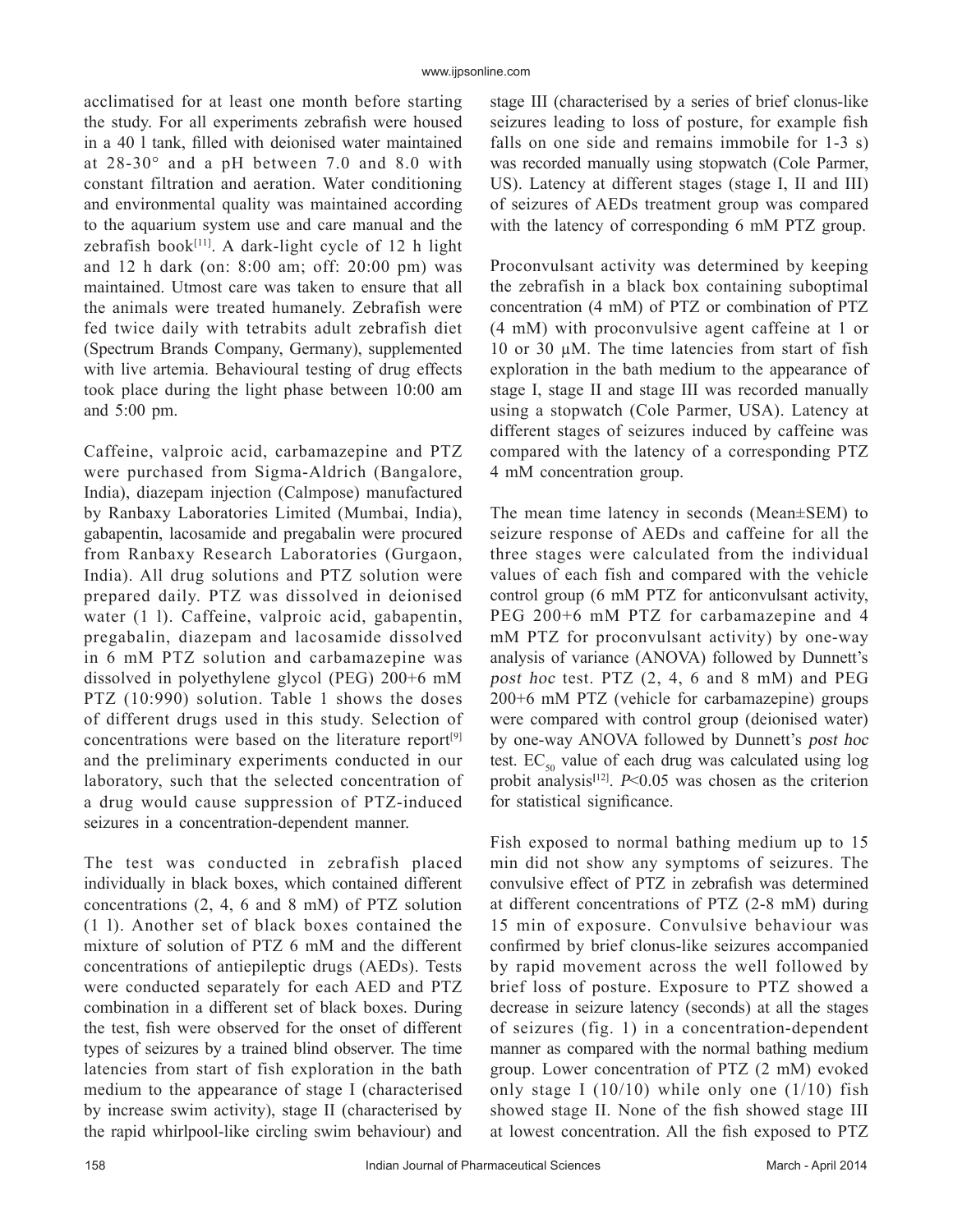|--|

| <b>Treatment</b>          | Concentration     | Stage I |                               | Stage II |                               | Stage III |                              |
|---------------------------|-------------------|---------|-------------------------------|----------|-------------------------------|-----------|------------------------------|
|                           |                   | n/N     | Latency (s)                   | n/N      | Latency (s)                   | n/N       | Latency (s)                  |
| Control (Deionised water) |                   | 0/10    | $900.0 \pm 0.0$               | 0/10     | $900.0 \pm 0.0$               | 0/10      | $900.0 \pm 0.0$              |
| <b>PTZ</b>                | 6 mM              | 13/13   | $206.5 \pm 16.5$              | 13/13    | 250.7±20.6                    | 13/13     | 374.9±23.6                   |
| Valproic acid             | 100 μM            | 10/10   | $199.8 \pm 24.0$              | 10/10    | $258.0 \pm 16.3$              | 10/10     | $396.1 \pm 45.5$             |
|                           | 300 μM            | 10/10   | $241.8 \pm 27.6$              | 9/10     | $407.5 \pm 71.5$              | 4/10      | 796.3±58.1*                  |
|                           | 1 mM              | 10/10   | 381.1±38.6*                   | 9/10     | 532.3±63.4*                   | 0/10      | $900.0 \pm 0.0^*$            |
|                           | 5 mM              | 10/10   | 439.9±42.0*                   | 8/10     | $575.1 \pm 66.8^*$            | 2/10      | $863.5 \pm 24.5^*$           |
|                           | 10 mM             | 10/10   | 399.9±42.6*                   | 10/10    | 552.5±42.9*                   | 1/10      | $865.0 \pm 35.0^*$           |
| Gabapentin                | $100 \mu M$       | 10/10   | $214.0 \pm 14.9$              | 10/10    | 280.7±24.9                    | 10/10     | 395.6±32.5                   |
|                           | 300 µM            | 10/10   | $230.8 \pm 33.2$              | 10/10    | 388.1±55.7                    | 10/10     | $467.1 \pm 73.1$             |
|                           | $1 \text{ mM}$    | 10/10   | 361.6±57.3*                   | $5/10$   | $689.5 \pm 83.3*$             | $5/10$    | 733.7±64.5*                  |
|                           | 3 mM              | 5/10    | 774.1±50.0*                   | 4/10     | 790.4±49.6*                   | 0/10      | $900.0 \pm 0.0^*$            |
|                           | 10 mM             | 1/10    | 886.0±14.0*                   | 1/10     | 886.6±13.4*                   | 0/10      | $900.0 \pm 0.0^*$            |
| Diazepam                  | $1 \mu M$         | 11/11   | 377.2±65.5*                   | 5/11     | 756.4±68.4*                   | 3/10      | $812.5 \pm 51.5^*$           |
|                           | $10 \mu M$        | 10/10   | 459.3±70.4*                   | 4/10     | 878.4±13.1*                   | 1/10      | 899.0±1.0*                   |
|                           | 30 µM             | 6/10    | $823.5 \pm 32.6*$             | 0/10     | $900.0 \pm 0.0^*$             | 0/10      | $900.0 \pm 0.0^*$            |
|                           | 100 μM            | 3/10    | 842.4±32.9*                   | 0/10     | $900.0 \pm 0.0^*$             | 0/10      | $900.0 \pm 0.0^*$            |
| Lacosamide                | $1 \mu M$         | 10/10   | $199.5 \pm 18.7$              | 10/10    | $283.8 \pm 38.9$              | 9/10      | $450.7 + 91.5$               |
|                           | $10 \mu M$        | 10/10   | $225.5 \pm 31.2$              | 10/10    | $330.3 \pm 42.2$              | 7/10      | 519.8±90.8                   |
|                           | $100 \mu M$       | 10/10   | $243.0 \pm 14.8$              | 9/10     | $420.4 \pm 56.8$              | 7/10      | $612.5 \pm 71.5^*$           |
|                           | $1 \, \text{m}$ M | 10/10   | 412.2±68.7*                   | $5/10$   | 689.4±71.3*                   | 4/10      | 746.8±63.8*                  |
|                           | 3 mM              | 4/10    | 777.8±61.8*                   | 2/10     | $867.5 \pm 26.0^*$            | 0/10      | $900.0 \pm 0.0^*$            |
| Carbamazepine             | $1 \mu M$         | 10/10   | $196.5 \pm 21.8$              | 10/10    | 237.0±21.4                    | 7/10      | 580.5±93.1                   |
|                           | $10 \mu M$        | 10/10   | 364.7±40.1 <sup>a</sup>       | 6/10     | $633.2 \pm 78.5^{\circ}$      | 4/10      | 778.9±57.3 <sup>a</sup>      |
|                           | 30 µM             | 10/10   | 439.9±43.8 <sup>a</sup>       | $5/10$   | $690.2 \pm 75.2$ <sup>a</sup> | 3/10      | $823.5 \pm 52.9^{\circ}$     |
|                           | $100 \mu M$       | 10/10   | $468.6 \pm 36.3$ <sup>a</sup> | 1/10     | $893.4{\pm}6.6^a$             | 0/10      | $900.0 \pm 0.0$ <sup>a</sup> |
| Pregabalin                | 10 mM             | 10/10   | $231.3 \pm 10.4$              | 10/10    | 256.5±11.4                    | 10/10     | 325.9±16.6                   |
| PEG-200+PTZ               | 6 mM              | 10/10   | $213.0 \pm 18.4^{\#}$         | 10/10    | $265.1 \pm 22.4$ #            | 10/10     | 390.1±22.9#                  |

Latency of seizures was expressed in Mean (N=10 fish/group, except N=11 in dizepam 1 μM group and N=13 in PTZ 6 mM group; n=no of fish showed seizures) ± SEM. \**P*<0.05 as compared to respective vehicle (PTZ 6 mM) group; # *P*<0.05 as compared to respective control (deionised water) group; a *P*<0.05 carbamazepine (1‑100 μM) as compared to respective vehicle (PEG‑200+PTZ 6 mM) group (Dunnett's *post hoc* test following a one way ANOVA)



**Fig. 1: Effect of PTZ on different stages of seizures Effect of pentylenetetrazole (PTZ) at concentrations of 2 (<b>DE**), **4 ( ), 6 ( ) and 8 ( ) mM on different stages of seizures. Latency of seizures are expressed in mean±SEM #***P***<0.05, as compared to respective vehicle ( ) group (Dunnett's** *post hoc* **test following a one-way ANOVA).**

(4, 6 and 8 mM) solution showed stage I and II seizures, while only 3/10 fishes showed stage III at 4 mM. All fishes showed stage III seizures at 6 and 8 mM PTZ (Table 1). As 6 mM PTZ was the lowest achieved concentration, which showed significant seizures in all the zebrafish at all the stages without mortality compared with the deionised water group, it was selected as a dose for further evaluation of anticonvulsant compounds. The rationale for the selection of suboptimal concentration of PTZ 4 mM was as it failed to induce stage III seizures completely, while the latency of stage I and II was significantly decreased when compared with the deionised water group.

The anticonvulsant effect of standard AEDs with known effects in a rodent model of PTZ-evoked seizure was explored in adult zebrafish. All animals were exposed up to 15 min to monitor their convulsive activity in a solution of PTZ 6 mM (1 l) with standard AEDs valproic acid (100  $\mu$ M to 10 mM), gabapentin (100 µM to 10 mM), diazepam (1-100 µM), carbamazepine (1-100 µM), lacosamide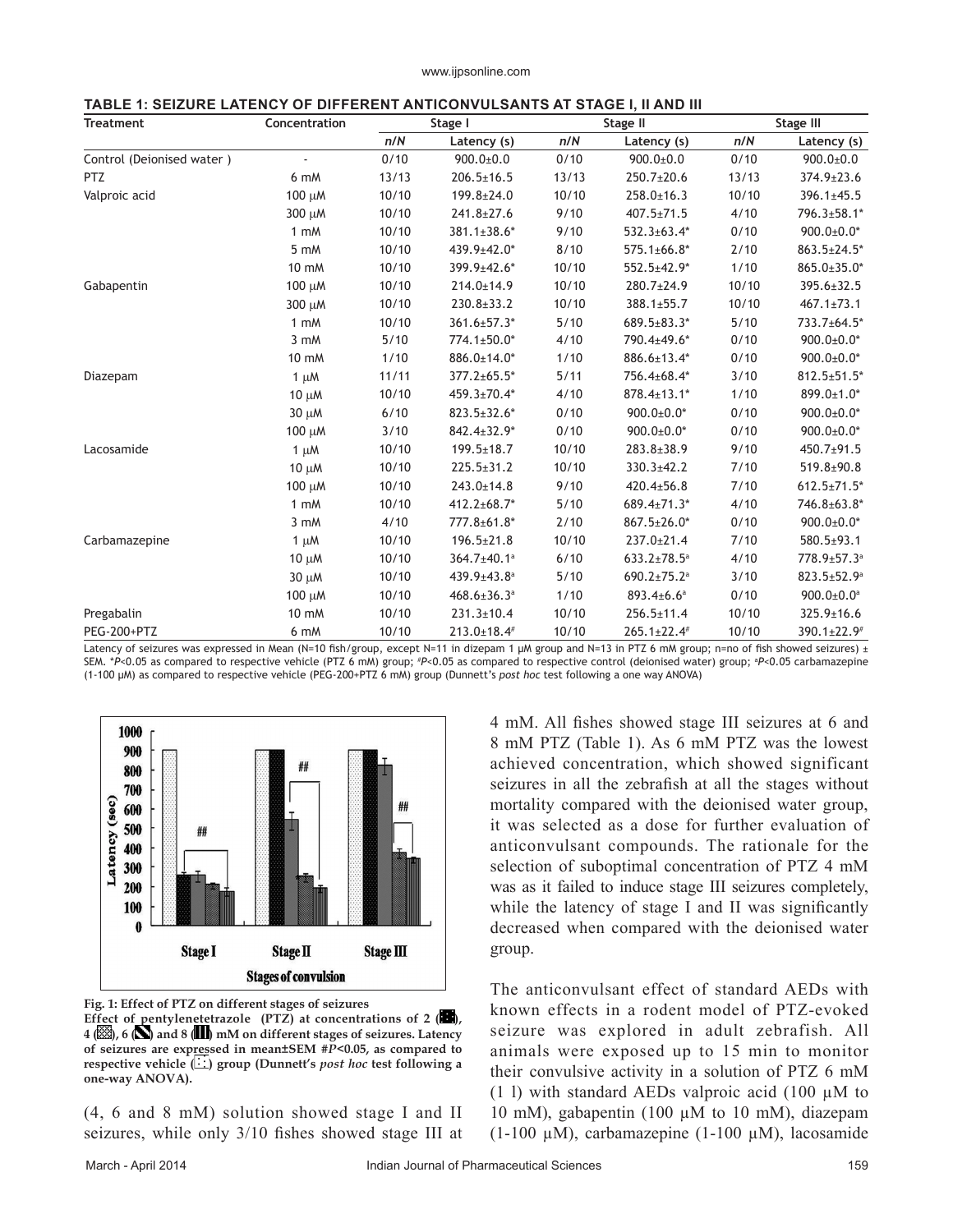(1  $\mu$ M to 3 mM) and pregabalin (10 mM). The latency at all the stages (I, II and III) of seizures were recorded manually as shown in Table 1.

Valproic acid, gabapentin, lacosamide and carbamazepine showed a concentration-dependent increase in latency at all the stages of seizures, which was significant for valproic acid at 300  $\mu$ M to 10 mM, gabapentin at 1-10 mM, lacosamide at 100 µM to 3 mM and carbamazepine at 10-100 µM, while pregabalin failed to increase in seizure latency at all the stages compared with vehicle (PTZ 6 mM) group similar to the reported literature<sup>[3]</sup>. Gabapentin at 1 mM onwards and diazepam at 10 µM showed a saturated response, however, at higher concentration of diazepam (30 and 100  $\mu$ M) group; complete inhibition of seizure was noticed at all the stages.

Carbamazepine at 100 µM showed a complete protection at stage II and stage III and noticeably showed almost equal potency to diazepam and more potent compared with other AEDs specifically valproic acid. EC<sub>50</sub> was calculated using percent (%) change in seizure latency against the log dose of all the AEDs except pregabalin for all the stages (fig. 2 and Table 2). We considered stage II  $EC_{50}$  to evaluate the anticonvulsant potential of all the AEDs because the seizures were more prominent in stage II.

Proconvulsant effect of caffeine at different doses (1, 10 and 30  $\mu$ M) was recorded using the sub threshold concentration of PTZ (4 mM) in adult zebrafish. Fish were observed for 15 min in a bath medium, containing a combination of PTZ 4 mM and caffeine  $(1, 10 \text{ and } 30 \text{ }\mu\text{M})$ . A concentration-dependent decrease in latency of seizures at different stages were observed, which was significant at caffeine (30 µM) compared with the latency of vehicle (PTZ 4 mM) group (fig. 3). All the fish (12/12) showed stage I seizure at 1, 10 and 30  $\mu$ M, 10/12 fish showed stage II seizure at 1  $\mu$ M while all the fish showed stage II seizure at the concentration of 10 and 30 µM of caffeine. Overall, 7/12, 9/12 and 12/12 fish showed concentration-dependent stage III seizures at 1, 10 and 30 µM of caffeine, respectively.

In this study, different AEDs were dissolved in PTZ solution and latencies of different stages of seizure were recorded up to 15 min and compared with the latencies of different stages of PTZ group. PTZ reliably elicited seizures in adult zebrafish similar to zebrafish larvae<sup>[8]</sup>. PTZ is a well known

TABLE 2: EC<sub>50</sub> CALCULATION OF DIFFERENT AED'S **AT STAGE I, II AND III**

| AED's         | Stage $I(\mu M)$ | Stage II $(\mu M)$ | Stage III $(\mu M)$ |
|---------------|------------------|--------------------|---------------------|
| Valproic acid | 505.82           | 219.78             | 142.23              |
| Gabapentin    | 489.77           | 227.50             | 406.44              |
| Diazepam      | 19.31            | 0.89               | 0.005               |
| Carbamazepine | 5.69             | 3.40               | 1.07                |
| Lacosamide    | 470.97           | 76.03              | 94.62               |

The calculation of  $EC_{50}$  values were performed according to the method of Litchfield and Wilcoxon (1949). Dose regression curve were calculated using GraphPAD® software



**Fig. 2: Dose-response curves illustrating % response in seizure latency at stage II** Dose-response curves of valproic acid (a), gabapentin (b), diazepam (c), carbamazepine (d) and lacosamide (e). EC<sub>50</sub> values were calculated **according to the method of Litchfield and Wilcoxon (1949). Dose regression curve were calculated using GraphPAD software.**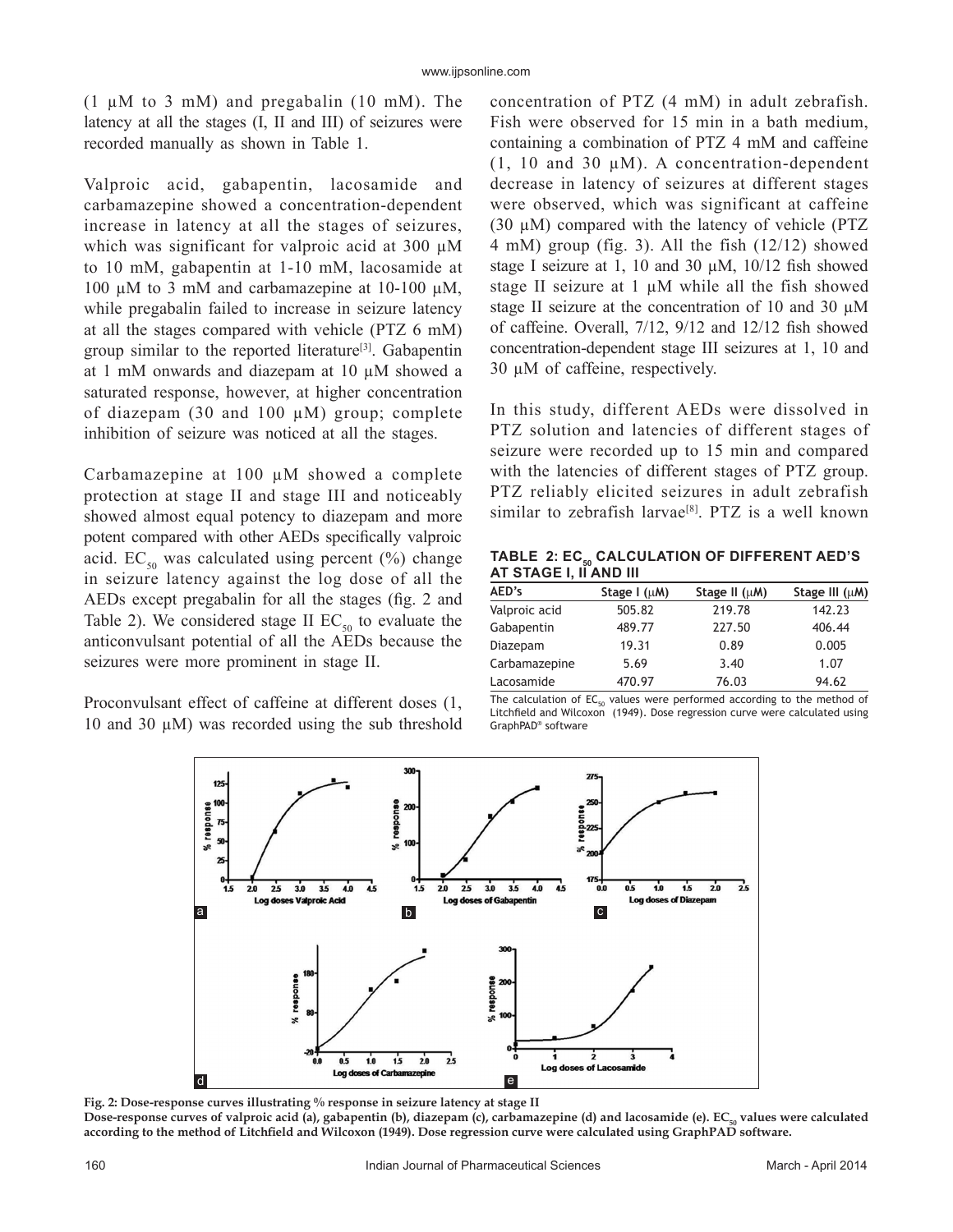

**Fig. 3: Effect of caffeine on different stages of seizures in zebrafish exposed to 4 mM PTZ** 

Effect of caffeine at concentrations of 1  $\mathbb{E}[10 \times 100]$  and 30  $\mathbb{H}$  µM **on different stages of seizures in zebrafish exposed to 4 mM PTZ. Latency of seizures are expressed as mean±SEM. \****P***<0.05, as compared with respective vehicle group ( ), Dunnett's** *post hoc* **test following a one-way ANOVA.**

chemoconvulsant that competitively antagonizes the  $GABA$  receptor, likely through an allosteric interaction in the Cl– channel and the site of PTZ is the benzodiazepine site of the  $GABA$  receptor<sup>[13]</sup>. Many non-GABAergic drugs also prevent PTZinduced seizure<sup>[14]</sup>. This makes the zebrafish  $PTZ$ screening relatively nondiscriminatory, in contrast to rat and mouse where PTZ seizures can be used to identify those anticonvulsants acting through GABA<sup>[9]</sup>.

Inter animal variability in the onset of clonus in this model has been associated with brain concentration of PTZ. As described by Wayne et al. and Mandhane et al., the specific threshold concentration of PTZ in the brain is required to induce seizures in mice or rats[3,15]. Various investigators have reported that the onset time of myoclonus and clonus depends on the route of administration which determines how rapidly PTZ reaches optimum levels in the brain<sup>[15]</sup>. However, time of onset of stage I, II and III seizures depends upon the time required to attain the threshold brain concentration of PTZ in zebrafish, which might lead to inter animal variability in the onset of seizures.

Since, pharmacokinetic data of AED distribution in zebrafish are not available, all AEDs and other drugs concentration used in this study were chosen on the basis of reported literature<sup>[8,9]</sup> and the preliminary experiments conducted in our laboratory, such that the selected concentration of drug would cause suppression of PTZ-induced

seizures in a concentration-dependent manner. A concentration-dependent decrease in latencies of stage I, II and III seizures were observed at PTZ 2, 4, 6 and 8 mM. In the present study, we used 6 mM concentration, as all the three stages of seizures were prominent and significant compared to vehicle (deionised) group at this concentration. Moreover, no mortality was observed at 6 mM in contrast to 8 mM in which few fish were dead. Further to this, chemically induced seizures at stage I, II and III was inhibited by concentration-dependent manner using conventional AEDs (valproic acid, carbamazepine, gabapentin, diazepam and lacosamide) as observed in their protection effect in zebrafish larvae<sup>[1,8,9]</sup>. Potency of all the AEDs used in this study was evaluated on the basis of  $EC_{50}$  calculated for stage II seizures and gradation was found as diazepam>carbamazepine>lacosamide>gabapentin>val proic acid>pregabalin.

It is well established from the available data in rodent model that much higher concentration of valproic acid is needed to demonstrate an anticonvulsant effect and both valproic acid and benzodiazepines (diazepam, nitrazepam and oxazepam) effectively inhibit PTZ-induced seizures<sup>[3]</sup>. Similarly data presented in this study also showed the high valproic acid concentration and very low concentration of diazepam required to nullify zebrafish seizures. It was also observed that carbamazepine and lacosamide were also equally effective compared with diazepam and more potent to valproic acid against PTZinduced seizures. Though both lacosamide and carbamazepine were already reported highly potent against MES-induced seizures, but were relatively ineffective in the threshold PTZ test in rats and mice[16]. The high protective effect of lacosamide and carbamazepine against PTZ-induced seizures in zebrafish and very low  $EC_{50}$  might indicate the possibility of high systemic exposure of both the compounds in zebrafish.

It is interesting to note that the majority of AEDs were positively identified in this screen except pregabalin, which failed to protect seizures unexpectedly. The anticonvulsant activity of pregabalin in rodents was already reported in PTZ-induced seizures<sup>[3]</sup>, however, we could not find any anticonvulsant activity even up to 10 mM. Pregabalin is completely ineffective for all types of GABA receptors and does not interfere with either GABA release; uptake or it does not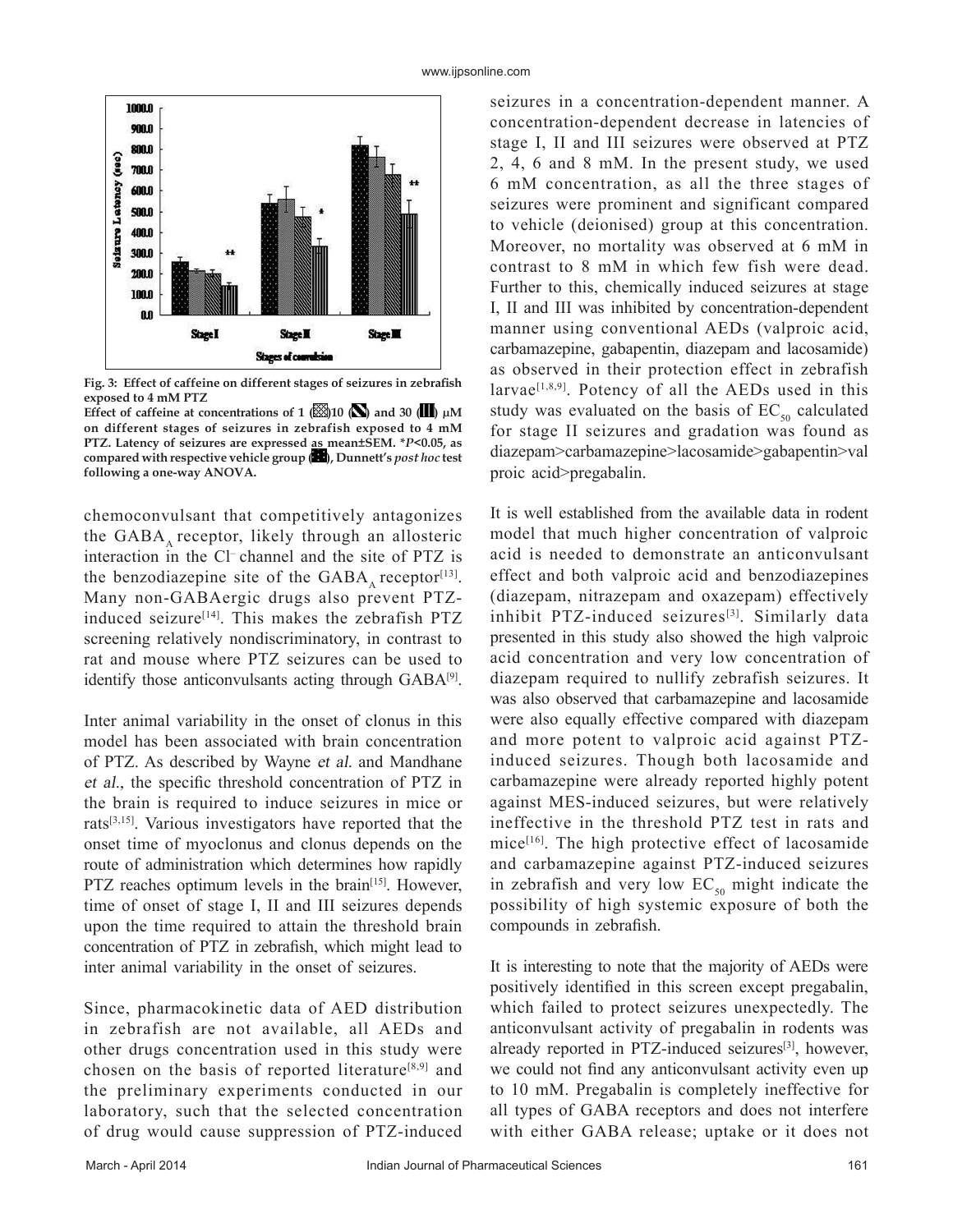get metabolised into a GABAergic compound<sup>[17]</sup>. Studies have shown that the anticonvulsant action of pregabalin and gabapentin is due to their binding affinity to the alpha-2-delta regulatory subunit of voltage-gated calcium channels (VGCC), inhibiting activity-dependent calcium influx in nerve terminals and consequently reducing the release of neurotransmitters such as glutamate, norepinephrine and substance  $P^{[18]}$ . At the same time gabapentin showed the concentration-dependent decrease in PTZ-induced seizures in zebrafish. Though we could not find out the reason of different activity behaviour of gabapentin and pregabalin, but the possibility of low systemic exposure of pregabalin in zebrafish might be the probable reason of its failure to protect PTZ-induced seizures. While in case of gabapentin; its high systemic exposure in zebrafish and the reports of increase in cellular GABA within 2 h of oral dose of 20 mg/kg gabapentin in human subjects, increase GABA levels in the hippocampus in in vitro preparations and an increase in GABA synthesis in some brain regions<sup>[19]</sup> might be the probable reason for gabapentin showing the activity in zebrafish.

Proconvulsive effect of caffeine was also evaluated at different concentration range using the sub threshold concentration of PTZ (4 mM). The timing of induction of seizures of stage I, II and III was greatly decreased in concentration-dependent manner. Caffeine is known proconvulsant in rodent model<sup>[20]</sup> and administration of CNS stimulant caffeine along with PTZ lowers the PTZ-induced seizure threshold $[4]$ . The worsening effect of caffeine on seizure are thought to be due to its antagonist effect on  $A<sub>1</sub>$ receptor<sup>[21]</sup> or by interfering with GABA-BZD receptor complex and may decrease the cerebral blood flow in situation such as hypoxia, ischemia and seizures $[22]$ . Findings of our study in caffeine group are also corroborating with the previous studies and provide the support for the utility of this model as screening tool. Overall, the data of present study concludes that adult zebrafish might be an option to develop different stages of convulsions and can be utilised for testing CNS effects (anticonvulsant and proconvulsant), that is efficacy and safety of the potential of new drugs as regular early stage screening.

## **ACKNOWLEDGEMENTS**

The authors wish to thank the Ranbaxy Research Laboratories for providing facility to carry out the work.

They are also grateful to Dr. Milind Deore, Dr. Venkatesha Udupa and Mr. Pravin J. Patil for the expert advice and helpful discussions while designing the experiments.

## **REFERENCES**

- 1. Winter MJ, Redfern WS, Hayfield AJ, Owen SF, Valentin JP, Hutchinson TH. Validation of larval zebrafish locomotor assay for assessing the seizure liability of early stage development drugs. J Pharmacol Toxicol Methods 2008;57:176-87.
- 2. Loscher W, Fiedler M. The role of technical, biological, and pharmacological factors in the laboratory evaluation of anticonvulsant drugs. VII. Seasonal influences on anticonvulsant drug actions in mouse models of generalized seizures. Epilepsy Res 2000;38:231-48.
- 3. Mandhane SN, Aavula K, Rajamannar T. Timed pentylenetetrazole infusion test: A comparative analysis with s.c. PTZ and MES models of anticonvulsant screening in mice. Seizure 2007;16:636-44.
- 4. Loscher W. Preclinical assessment of proconvulsant drug activity and its relevance for predicting adverse event in humans. Eur J Pharmacol 2009;610:1-11.
- 5. Goldsmith P. Zebrafish as a pharmacological tool: The how, why and when. Curr Opin Pharmacol 2004;4:504-12.
- Rubinstein AL. Zebrafish assays for drug toxicity screening. Drug Metab Toxicol 2006;2:231-40.
- 7. Barros TP, Alderton WK, Reynolds HM, Roach AG, Berghmans S. Zebrafish: An emerging technology for in vivo pharmacological assessment to identify potential safety liabilities in early drug discovery. Br J Pharmacol 2008;154:1400-13.
- 8. Baraban SC, Taylor MR, Castro PA, Baier H. Pentylenetetrazole Induced Changes in Zebrafish behavior, neural activity and C-FOS expression. Neuroscience 2005;131:759-68.
- 9. Berghmans S, Hunt J, Roach A, Goldsmith P. Zebrafish offer the potential for a primary screen to identify a wide variety of potential anticonvulsants. Epilepsy Res 2007;75:18-28.
- 10. Irons TD, MacPhail RC, Hunter DL, Padilla S. Acute neuroactive drug exposures alter locomotor activity in larval zebrafish. Neurotoxicol Teratol 2010;32:84-90.
- 11. Westerfield, M. The Zebrafish Book: A Guide for the Laboratory use of Zebrafish (*Danio rerio*). 3rd ed. Eugene, USA: University of Oregon Press; 1995.
- 12. Litchfield JT, Wilcoxan FA. A simplified method of evaluating doseeffect experiments. J Pharmacol Exp Ther 1949;96:99-113.
- 13. Huang RQ, Cathy L, Horner B, Diba MI, Convey DF, Drewe JA, et al. Pentylenetetrazole-induced inhibition of recombinant γ-aminobutyric acid type A (GABA) receptors: Mechanism and site of action. J Pharmacol Exp Ther 2001;298:986-95.
- 14. Olsen RW. The GABA postsynaptic membrane receptor-ionophore complex. Site of action of convulsant and anticonvulsant drugs. Mol Cell Biochem 1981;39:261-79.
- 15. Wayne DY, Kupferberg HJ, Woodbury DM. Relationship between pentylenetetrazole-induced seizures and brain pentylenetetrazole levels in mice. J Pharmacol Exp Ther 1980;214:584-93.
- 16. Bialer M, Johannessen SI, Kupferberg HJ, Levy RH, Loiseau P, Perucca E. Progress report on new antiepileptic drugs: a summary of the sixth eilat conference (EILAT VI). Epilepsy Res 2002;51:31-71.
- 17. Czuczwar SJ, Ferenc R, Blaszczyk B, Borowicz KK. Neuroprotective effects of some newer and potential antiepileptic drugs. J Pre-Clin Clin Res 2007;1:1-5.
- 18. Fink K, Dooley DJ, Meder WP, Chauhan NS, Duffy S, Clusmann H, et al. Inhibition of neuronal  $Ca^{2+}$  influx by gabapentin and pregabalin in the human neocortex. Neuropharmacology 2002;42:229-36.
- 19. Loscher W, Hoenack D, Taylor CP. Gabapentin increases aminooxyacetic acid-induced GABA accumulation in several regions of rat brain. Neurosci lett 1991;128:150-4.
- 20. Chu NS. Caffeine and aminophylline-induced seizures. Epilepsia 1981;22:85-94.